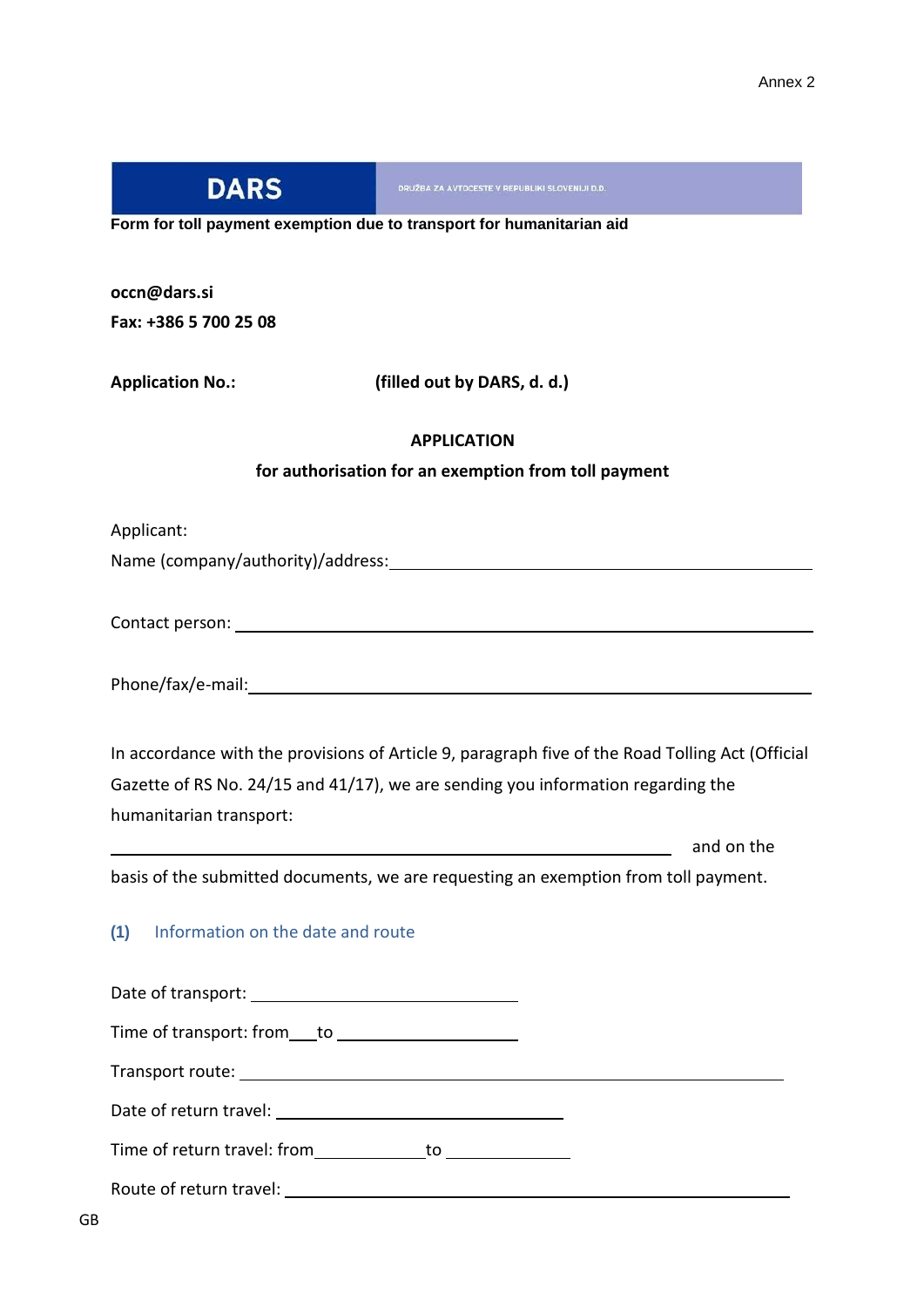Cargo information: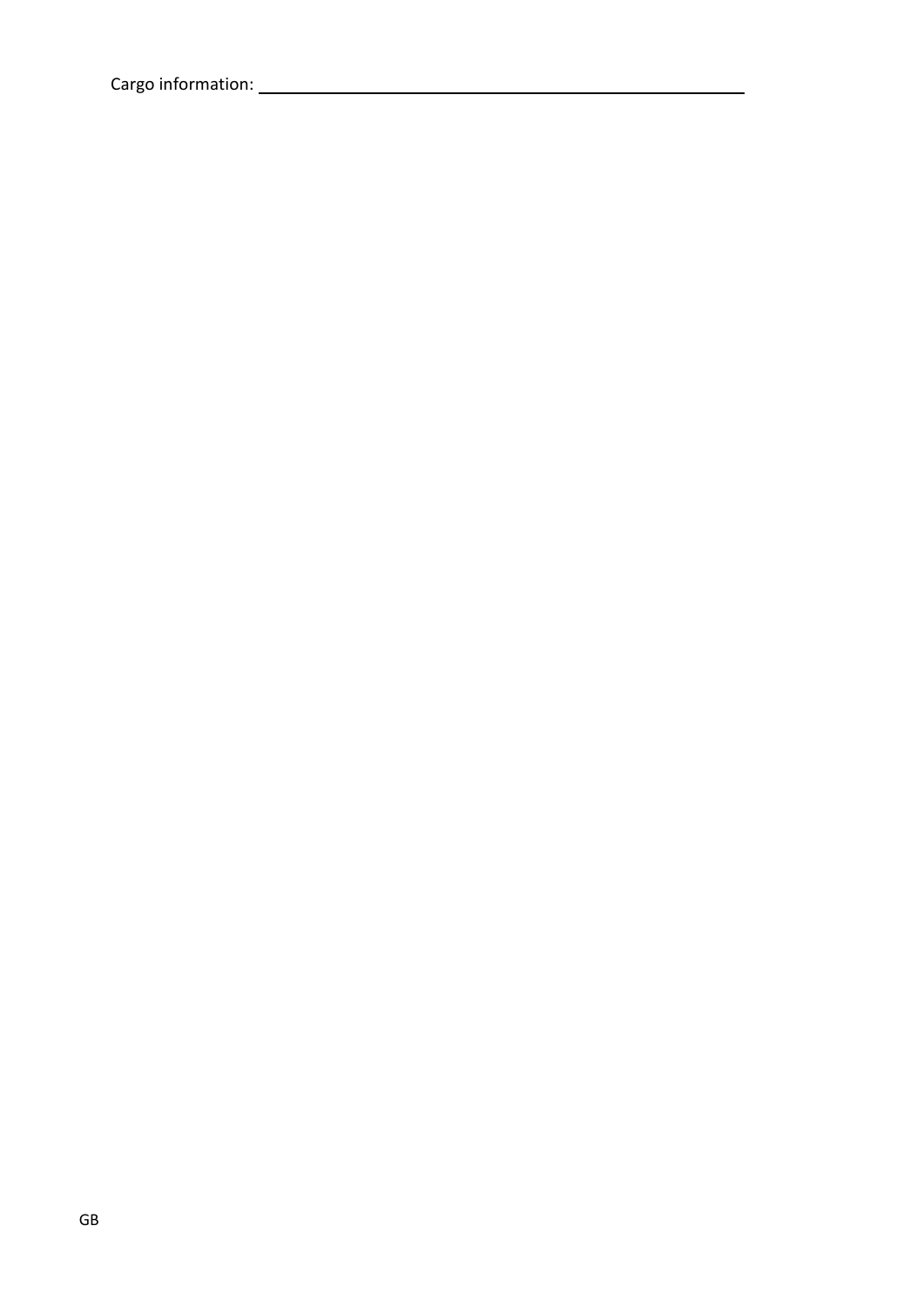## **(2)** Vehicle / vehicles information

| Vehicle make | Registration<br>no. plate | Registrati<br>on | Country of<br>registration | Country of<br>registration |
|--------------|---------------------------|------------------|----------------------------|----------------------------|
|              | front                     | no. plate        | of the towing              | of the trailer             |
|              |                           | rear             | vehicle                    |                            |
|              |                           |                  |                            |                            |
|              |                           |                  |                            |                            |
|              |                           |                  |                            |                            |
|              |                           |                  |                            |                            |
|              |                           |                  |                            |                            |
|              |                           |                  |                            |                            |
|              |                           |                  |                            |                            |

**(3)** Information about the vehicle owner or user

Name (company/authority)/address:

Contact person: and the contract person:

Phone/fax/e-mail: example and a set of the set of the set of the set of the set of the set of the set of the set of the set of the set of the set of the set of the set of the set of the set of the set of the set of the set

**(4)** Information about the humanitarian organisation

Name/address:

Contact person: Entertainment of the contact person:

Phone/fax/e-mail: example and a set of the set of the set of the set of the set of the set of the set of the set of the set of the set of the set of the set of the set of the set of the set of the set of the set of the set